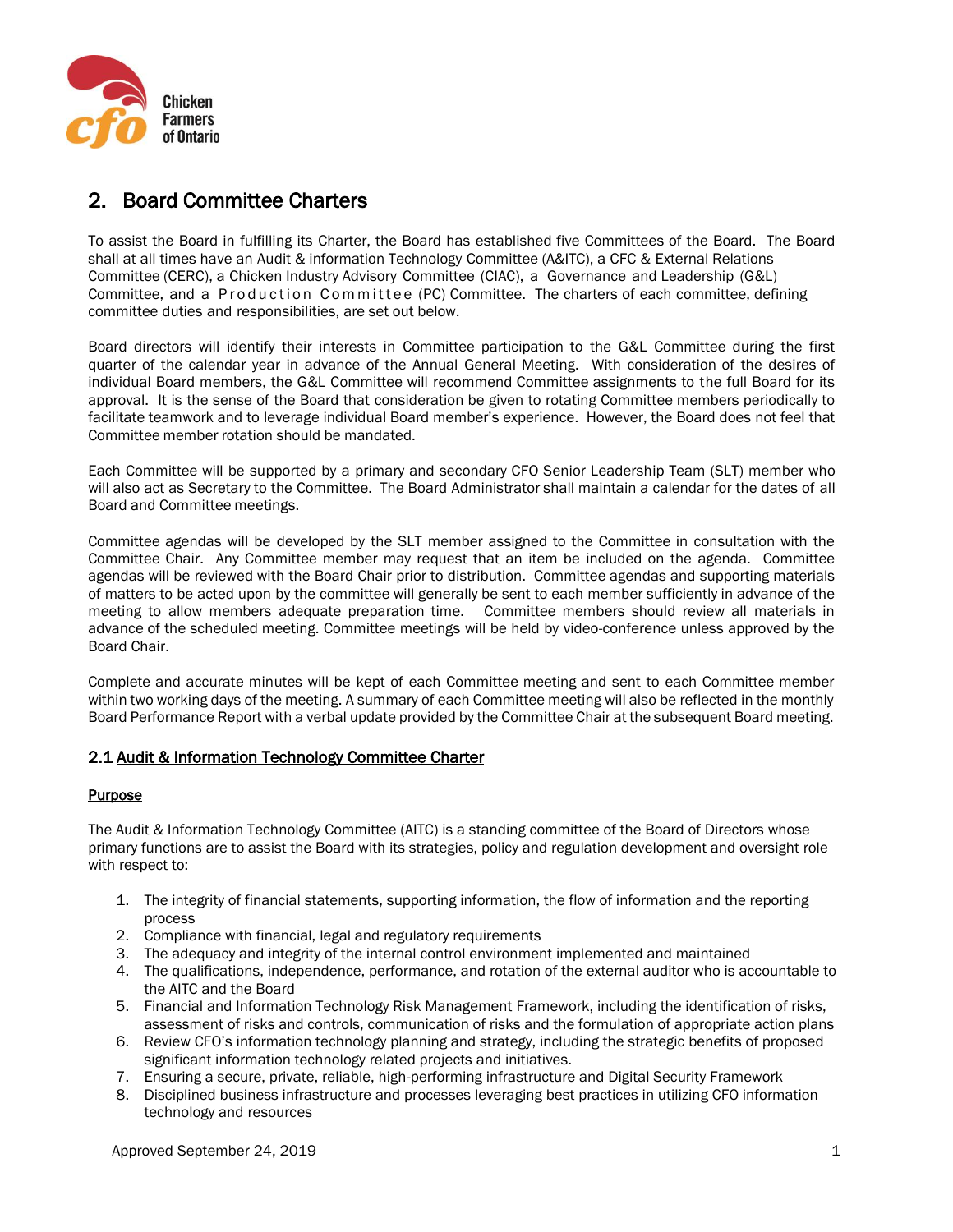

## Membership:

The AITC is comprised of not less than three Directors, including a Committee Chair, appointed by the Board of Directors on an annual basis following each annual meeting.

Each member of the Committee shall maintain the competencies required to fulfill the accountabilities outlined in the AITC Charter. Committee members must attend and report back to the Board on team and individual annual training programs as required and developed by the G&L Committee.

Committee members are required to demonstrate to the Board that each director;

- can read and understand the information provided to the extent to be able to intelligently ask, and to evaluate the answers to, probing questions about the material aspects of those findings, results or reports
- an ability to evaluate information technology risk strategies, projects and initiatives

Any member of the Committee may be removed or replaced at any time by the Board and the Board, upon the recommendation of the G&L Committee, shall fill vacancies on the Committee.

CFO management support for the AITC will be two senior management staff members that can support the roles and responsibilities of the AITC. Namely, the Senior Director, Finance and the Director, Information Technology.

#### Structure and Operations:

The committee will hold meetings on average six times per year. A Committee meeting may be called at any time by the Board Chair, by the Committee Chair or by two members of the Committee. A quorum at any meeting of the Committee shall be three members.

The Committee is accountable to the Board and is expected to make recommendations to the Board and report to the Board about its deliberations and actions in a timely manner.

The independent auditor reports to the Committee. The independent auditor may attend any Committee meeting as required, however, attends at least twice annually to review Year End Financial Statements and review the Audit Plan with the Committee. The Committee, in consultation with the Board Chair, may engage any special advisors it deems necessary to provide independent advice, at CFO's expense.

On an annual basis, the Committee will review this Charter and the Committee's Annual Work Plan and, where necessary, recommends changes to the Board. The Committee shall undertake and review with the Board an annual performance evaluation of the Committee.

#### Duties and Responsibilities of the Audit & Information Technology Committee:

Key duties and responsibilities of the Audit & Information Technology Committee include:

- 1. Integrity of Financial Information
	- a. Regular, ongoing communication between meetings between Board Chair, management and auditors
	- b. Reviewing and discussing with management and making recommendations to the Board on the approval of quarterly unaudited and annual audited financial statements
	- c. Reviewing and discussing with the independent auditor the annual consolidated financial statements
	- d. Reviewing and discussing with the independent auditor any significant issues raised with management during the course of the audit or review, including those matters that are required to be discussed under generally accepted auditing standards
	- e. Reviewing and discussing with management and the independent auditor CFO's principal accounting practices and policies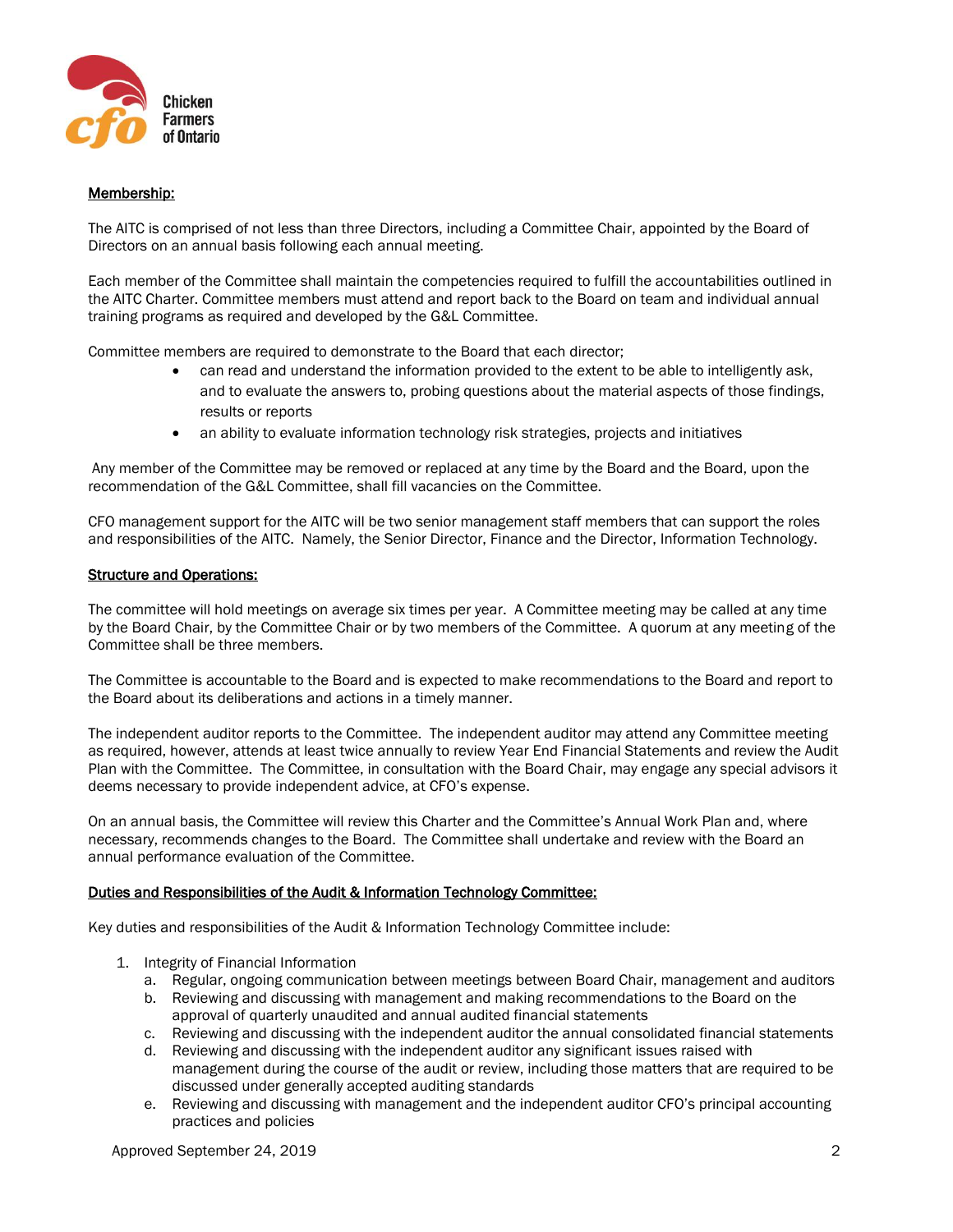

- 2. Financial, Legal and Regulatory Compliance
	- a. Reviewing and discussing with the independent auditor all critical accounting policies and practices to be used in the audit process
	- b. Providing direction to auditors about specific issues or concerns of the Board
	- c. Reviewing and discussing with CFO's legal counsel all legal matters that may have a material impact on CFO operations and compliance policies
	- d. Reviewing and discussing with CFO's legal counsel, all current and imminent government policy and regulations that may have a material impact on CFO operations and compliance policies
	- e. Reviewing and discussing with management and making recommendations to the Board on CFO's investment of cash reserves and insurance policies
- 3. Quality of Internal Controls
	- a. Requiring management to implement and maintain appropriate internal control procedures
	- b. Reviewing, evaluating and approving these procedures
- 4. Qualifications and Independence of the Auditors
	- a. Reviewing the independence of the external auditor, in part by receiving a written statement from the external auditor delineating all relationships with CFO
	- b. Appraising the performance of the independent auditor and recommending to the Board the appointment or, if so determined by the Committee, the replacement of the independent auditor
	- c. Determining, reviewing and approving the services to be performed by the independent auditor and the fees to be paid
- 5. Risk Management Framework
	- a. Oversight of financial and technology and management information risk management strategy
	- b. Ensure management is managing, monitoring and reporting on main risks
	- c. Review and discuss with management and make recommendations to the Board on CFO's Risk Management Policy for financial and Information Technology related matters
- 6. Review CFO's information technology planning and strategy, including the strategic benefits of proposed significant information technology related projects and initiatives.
	- a. Provide guidance on technology as it pertains to corporate strategic initiatives, significant investments, and key industry impacts
	- b. Review Management updates on significant IT related projects
	- c. Oversight in the development and Board approval of IT Strategic plan
- 7. Ensuring a secure, private, reliable, high-performing infrastructure and Digital Security Framework
	- a. Oversight on external auditor/Security and compliance experts to analyze CFO technology infrastructure
	- b. Specific to SAP, provide oversight in engaging external consultant to ensure optimal effectiveness and efficiency of the system
	- c. Ensure adequacy of Business Continuity and Disaster Recovery for technical resources
- 8. Disciplined business infrastructure and processes leveraging industry best practices in utilizing CFO information technology and resources
	- a. Review Project management practices that manage all IT related projects and resources
	- b. The governance of information management, data integrity, and analytics
	- c. Ensure transparent, collaborative, disciplined monitoring of IT related resources
	- d. Support initiatives to engage External Auditor/Security and Compliance experts to review IT processes and resources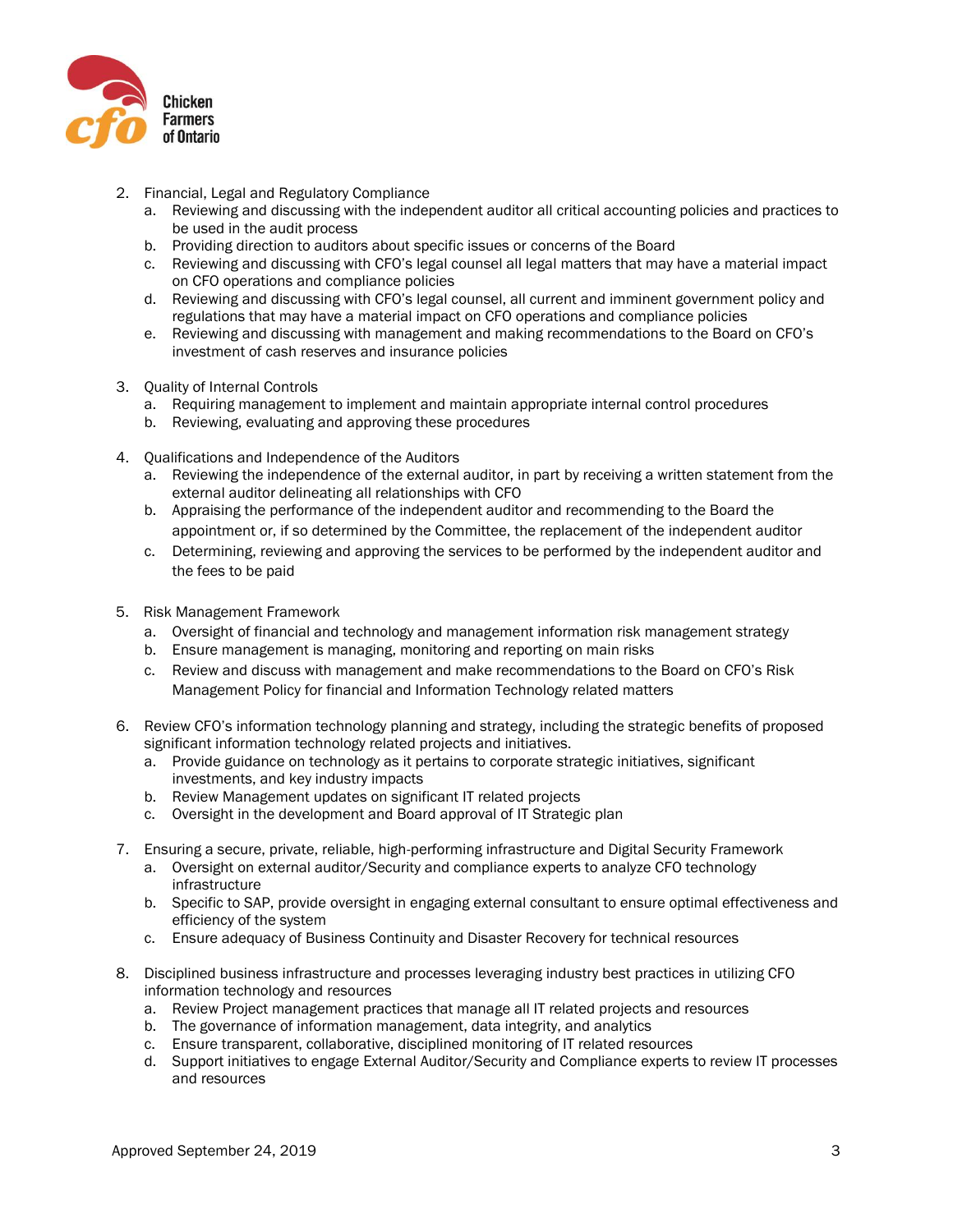

- 9. Other
	- a. Discussing the qualifications for and determining whether a member of the Committee is financially and technologically literate and, in conjunction with the G&L Committee, ensuring the ongoing financial and technological literacy of Committee members
	- b. Performing other duties as may from time to time be assigned to or vested in the Committee by the Board

# 2.2 CFC & External Relations Committee Charter

## Purpose:

The CFC & External Relations Committee (CERC) is a standing committee of the Board whose primary objective is to build positive, productive relationships with our partners and industry value chain stakeholders.

The primary functions are to assist the Board with its strategies and oversight role with respect to:

- 1. Providing supportive leadership and act as a catalyst in collaboratively advancing policy, governance and operational evolution at Chicken Farmers of Canada (CFC)
- 2. Leading CFO priorities that require a positive CFC decision via relevant CFC processes to bring to attention, educate and build support for CFO's request
- 3. Continually assessing and strategizing on Ontario's relationship with Quebec to ensure there is a strong and sustainable supply management system for chicken.
- 4. Building and maintaining effective, mutually-beneficial, lasting relationships with provincial chicken boards, by sharing information, promoting increased dialogue, and identifying potential opportunities for working collaboratively on common directions
- 5. Build and nurture the National Chicken Farmers Alliance by providing collaborative leadership and demonstrating real value of the forum to its members
- 6. Building and maintaining effective, mutual-benefiting, lasting relationships with its key Ontario and select national industry value-chain partners: hatcheries, feed companies, the primary processing sector, the further processing sector, distribution channels

#### Membership:

The CERC Committee is comprised of not less than three Directors, including the CFO Chair, the Director serving on CFC and the CFC Alternate Director.

Any member of the Committee may be removed or replaced at any time by the Board and the Board, upon the recommendation of the Governance & Leadership Committee, shall fill vacancies on the Committee.

The primary CFO management support for the Committee will be the Vice-President, Strategy and Business Development.

#### Structure and Operations:

The Committee shall meet a minimum of eight times per year. A Committee meeting may be called at any time by the Board Chair, by the Committee Chair or by two members of the Committee. A quorum at any meeting of the Committee shall be three members.

The Committee is accountable to the Board and is expected to make recommendations to the Board and report to the Board about its deliberations and actions in a timely manner.

The Committee advises and engages the CEO on matters that come before the Committee as appropriate. The Committee may engage any special advisors it deems necessary to provide independent advice, at CFO's expense.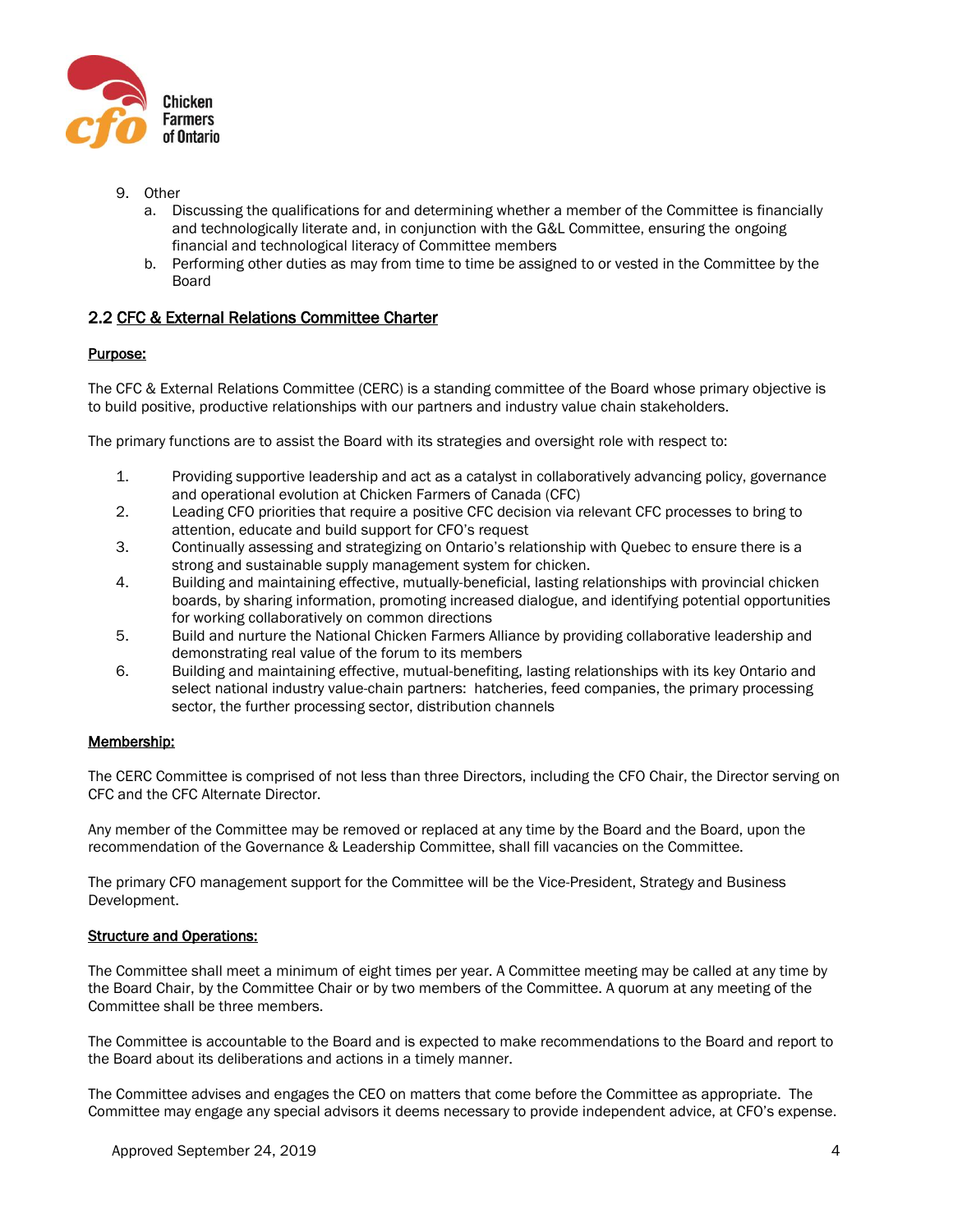

On an annual basis, the Committee will review this Charter and the Committee's Annual Work Plan and, where necessary, recommend changes to the Board. The Committee shall undertake and review with the Board an annual performance evaluation of the Committee.

#### Duties and Responsibilities of the CFC and External Relations Committee:

- 1. Ensuring that the Board and staff are delivering on CFO's Strategic Plan:
	- a. To ensure supply management system adapts to change and successfully evolves
	- b. To achieve mutually advantageous, continuous improvements in industry profitability and sustainability
	- c. To increase Ontario production of chicken
- 2. Develop an annual work plan that is based on Board approved strategies that support CFO's Strategic Plan, including a:
	- a. CFC Relations Strategy
	- b. Provincial Relations Strategy
	- c. Stakeholder Management Strategy
- 3. Develop the scorecard to monitor and measure performance
- 4. Review options and recommendations for Board consideration in support of the annual work plan and on emerging files (assigned to the appropriate Committee by the Board) to deliver on CFO's Strategic Plan
- 5. Ensuring CFO's Strategic Plan and CFC's Strategic Plan are aligned, monitored and supported to achieve results, as defined by the CFC Relations Strategy
- 6. Ensuring national information is communicated in a timely manner to the Board
- 7. Ensuring effective engagement with provincial Boards, as defined by the Provincial Relations Strategy
- 8. Ensuring effective engagement with key Ontario and national value chain partners, as defined by the Stakeholder Management Strategy
- 9. Define and recommend required Communication Plans

# 2.3 Chicken Industry Advisory Committee Charter

#### Purpose:

The Chicken Industry Advisory Committee (CIAC) is a standing committee of Chicken Farmers of Ontario whose primary functions are to assist the Board with its strategies, policy and regulation development and oversight role with respect to Ontario chicken industry growth, competitiveness and sustainability.

The CIAC shall have the prime objective of developing a Team Ontario Strategic Plan that will identify Ontario industry growth strategies and manage issues to resolution in the best interests of the industry, thereby enabling farmers and the food industry to profitably grow their businesses in a socially responsible manner.

The Team Ontario Strategic Plan shall be directed towards deriving outcomes of mutually advantageous benefit to the chicken industry, including:

- 1. The promotion of harmonious relationships between persons engaged in the production and marketing of chickens
- 2. Promotion of greater efficiency in the production and marketing of chickens
- 3. The prevention and correction of irregularities and inequities in the marketing of chickens
- 4. The improvement of the quality and variety of chickens
- 5. The improvement of the circulation of market information respecting chickens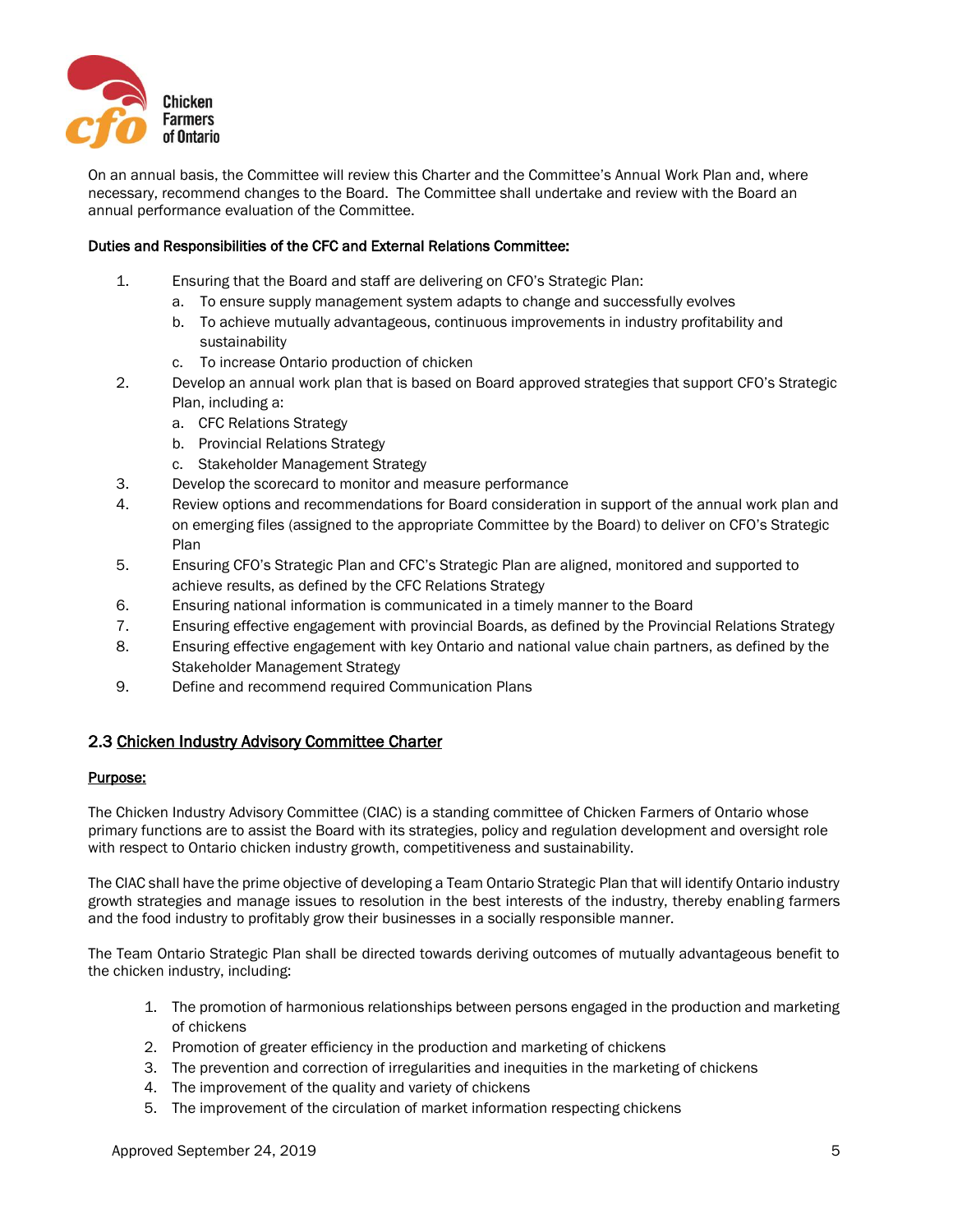

CIAC leadership and management principles are based on 1) seeking change, 2) alignment on vision and strategy, 3) common goals and common measures, 4) structuring for results, 5) dynamic and entrepreneurial teams, and 6) clear levels of responsibility and well defined objectives.

CIAC's goal is to develop a shared planning and operating culture of honesty and integrity, trust and openness, proactive cooperation, and pride in long-term achievement.

### Membership:

The CIAC is comprised of nine (9) members; three (3) members appointed by CFO, three (3) members appointed by Association of Chicken Processors (AOCP) and three (3) members appointed by Ontario Farm Products Marketing Commission (OFPMC) on an annual basis.

The parties will endeavor to appoint committed, motivated persons capable of working in a collaborative basis in relation to common Team Ontario objectives. The members of the CIAC shall hold office at the pleasure of the organization that appointed them.

The primary CFO senior leadership staff support for the CIAC will be the Chief Executive Officer and Vice-President, Strategy and Business Development.

#### Structure and Operations:

A Committee meeting may be called at any time by the Committee Chair or by three members of the Committeeincluding one member from each of CFO, AOCP and OFPMC.

The Committee shall meet as often as it determines but not less than quarterly during a fiscal year. During the first year of Team Ontario it is likely that CIAC will meet monthly to ensure that the industry change process is underway and gaining momentum.

A quorum at any meeting of the Committee shall be six members- including two members from each of CFO, AOCP and OFPMC.

The Committee is accountable to the Board and is expected to make recommendations to the Board and report to the Board about its deliberations and actions in a timely manner.

On an annual basis, the Committee will review this Charter and the Committee's Annual Work Plan and, where necessary, will recommend changes to the Board. The Committee shall undertake and review with the Board an annual performance evaluation of the Committee.

#### Duties and Responsibilities

- 1. Strategy
	- a. Adopting a strategic planning process
	- b. Developing, reviewing, assessing and approving Team Ontario's vision and mission statements, key result area objectives and strategies
	- c. Annually reviewing the effectiveness, refining, revising and approving the effectiveness of the Team Ontario strategic and business planning processes

#### 2. Business Performance

- a. Monitoring Team Ontario's overall performance against its strategic objectives and annual business plans
- b. Ensuring Team Ontario working groups are taking appropriate action to ensure that objectives and plans are achieved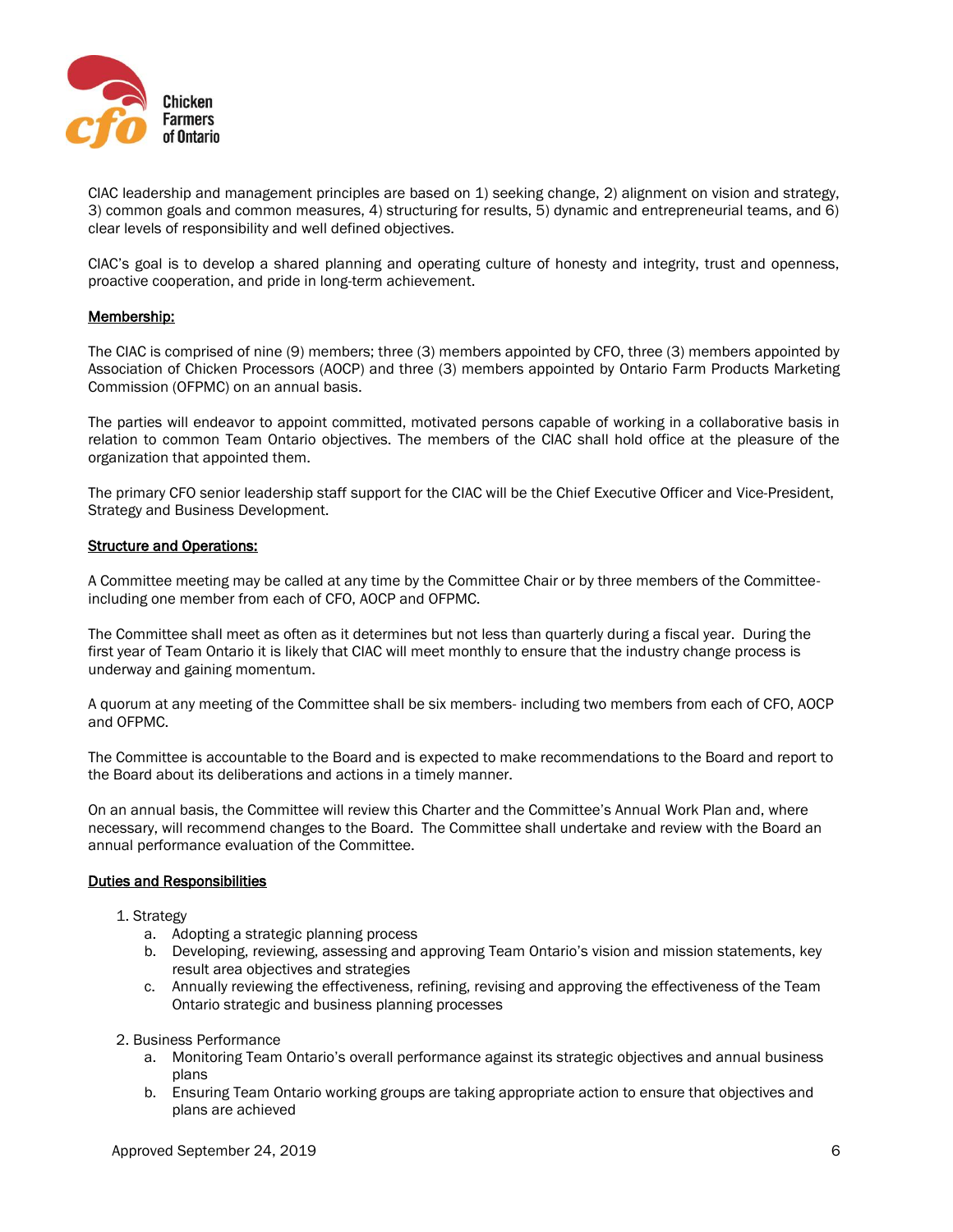

- 3. Industry Relations
	- a. Working collaboratively with Ontario chicken industry value chain stakeholders to achieve mutually advantageous, continuous improvements in industry growth, profitability and sustainability
	- b. Participating directly in building positive and productive relationships with key industry stakeholders
- 4. Risk Management
	- a. Identifying, evaluating and responding to the principal strategic, operational and reputational risks that might jeopardize the health and continuity of Team Ontario's business
- 5. Communication and Reporting
	- a. Approving Team Ontario's communication strategy and spokespeople
	- b. Ensuring the development and deployment of proactive consultation and communications strategies and programs
- 6. Ethics and Integrity
	- a. Setting an ethical tone within Team Ontario
	- b. Developing and maintaining Team Ontario's Code of Conduct and ensuring adherence to it by the CIAC, Working Groups and staff (internal and external)

## 2.4 Governance & Leadership Committee Charter

## Purpose:

The Governance & Leadership (G&L) Committee is a standing committee of the Board of Directors whose primary functions are to assist the Board with its strategies, policy and regulation development and oversight role with respect to:

- 1. Maintaining and developing effective corporate governance guidelines and processes within CFO
- 2. Ensuring CFO pursues a rigorous strategic planning process, evaluates strategic results annually, and focuses on productively dealing with other significant issues affecting the business of CFO
- 3. Oversight and monitoring of CFO's risk management and procedures, including its Strategic Risk Management Framework, and follow-up on implementation of such policies and procedures
- 4. Assessing the effectiveness of the Board and Committees of the Board, and assessing the contributions of individual Directors
- 5. Board and DCR nomination to identify individuals qualified to become members of the Board of Directors consistent with criteria approved by the Board of Directors
- 6. Overseeing the relationship between the Board, District Committee Representatives and Ontario chicken farmers
- 7. Establishing and overseeing processes for establishing performance goals and evaluating the performance of the CEO
- 8. Reviewing and recommending remuneration to the Board for the CEO
- 9. Developing succession plans for the position of Chief Executive Officer and reviewing the performance of and succession plans for other senior management positions, with the intent of ensuring timely and effective continuity of leadership
- 10. Overseeing a robust talent planning and development process, including review of the succession plans for other designated senior management positions
- 11. Reviewing and recommending CFO employment, compensation and benefit policies and procedures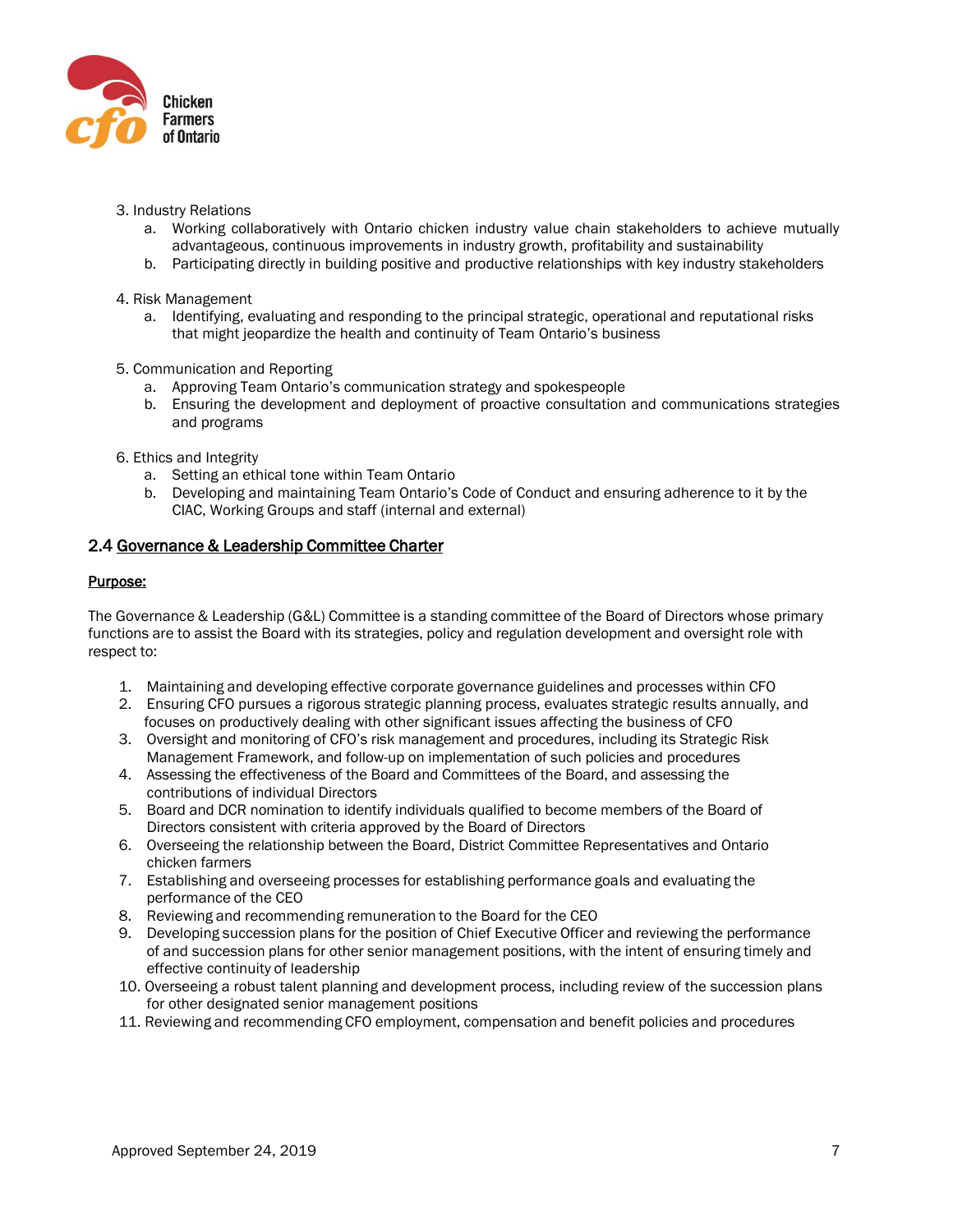

## Membership:

The Governance & Leadership Committee is comprised of not less than three Directors, specifically the CFO Chair, 1<sup>st</sup> Vice-Chair and 2<sup>nd</sup> Vice-Chair of the Board, appointed by the Board of Directors on an annual basis following each annual meeting.

Any member of the Committee may be removed or replaced at any time by the Board and the Board, upon the recommendation of the G&L Committee, shall fill vacancies on the Committee.

The primary CFO management support for the G&L Committee will be the CEO. The secondary support with be the General Counsel &/or Corporate Secretary.

#### Structure and Operations:

The Committee shall meet two weeks prior to Board Meetings with a minimum of eight meetings per year. A Committee meeting may be called at any time by the Board Chair, by the Committee Chair or by two members of the Committee. A quorum at any meeting of the Committee shall be three members.

The Committee is accountable to the Board and is expected to make recommendations to the Board and report to the Board about its deliberations and actions in a timely manner. The Committee advises and consults the CEO on matters that come before the Committee as appropriate. The Committee holds a private session at each regularly scheduled meeting of the Committee members only. The Committee, in consultation with the Board Chair, may engage any special advisors it deems necessary to provide independent advice, at CFO's expense.

On an annual basis, the Committee will review this Charter and the Committee's Annual Work Plan and, where necessary, recommend changes to the Board. The Committee shall undertake and review with the Board an annual performance evaluation of the Committee.

#### Duties and Responsibilities of the Governance & Leadership Committee:

- 1. Maintaining and Developing Effective Corporate Governance:
	- a. Developing and making recommendations to the Board on the approach of CFO to corporate governance matters including the ongoing monitoring of corporate governance developments and the effectiveness of CFO's corporate governance processes and guidelines
	- b. Reviewing and approving the timing and frequency of Board and Committee meetings and annual agendas
	- c. Reviewing and making recommendations to the Board related to:
		- i. The Charter of the Board of Directors
		- ii. The Charters of the Board Committees
		- iii. The remuneration of Directors and District Committee Representatives
		- iv. The process for assessing the performance of the Board, Committees and individual **Directors**
		- v. The process for the selection and evaluation of the Chair and the Board
		- vi. Board and Committee corporate governance processes and guidelines
	- d. Developing, for Board approval, the Director Position Description and communicating this to DCRs and members
	- e. Identifying and managing Board representatives to industry/association committees
	- f. Considering any resignation letter submitted to the Chair by a Director and recommending acceptance or rejection by the Board
	- g. Approving orientation programs for new Directors and education programs for current Board members
	- h. Recommending to the Board, strategies and plans for enhancing the value of the DCRs

Approved September 24, 2019 **8** 8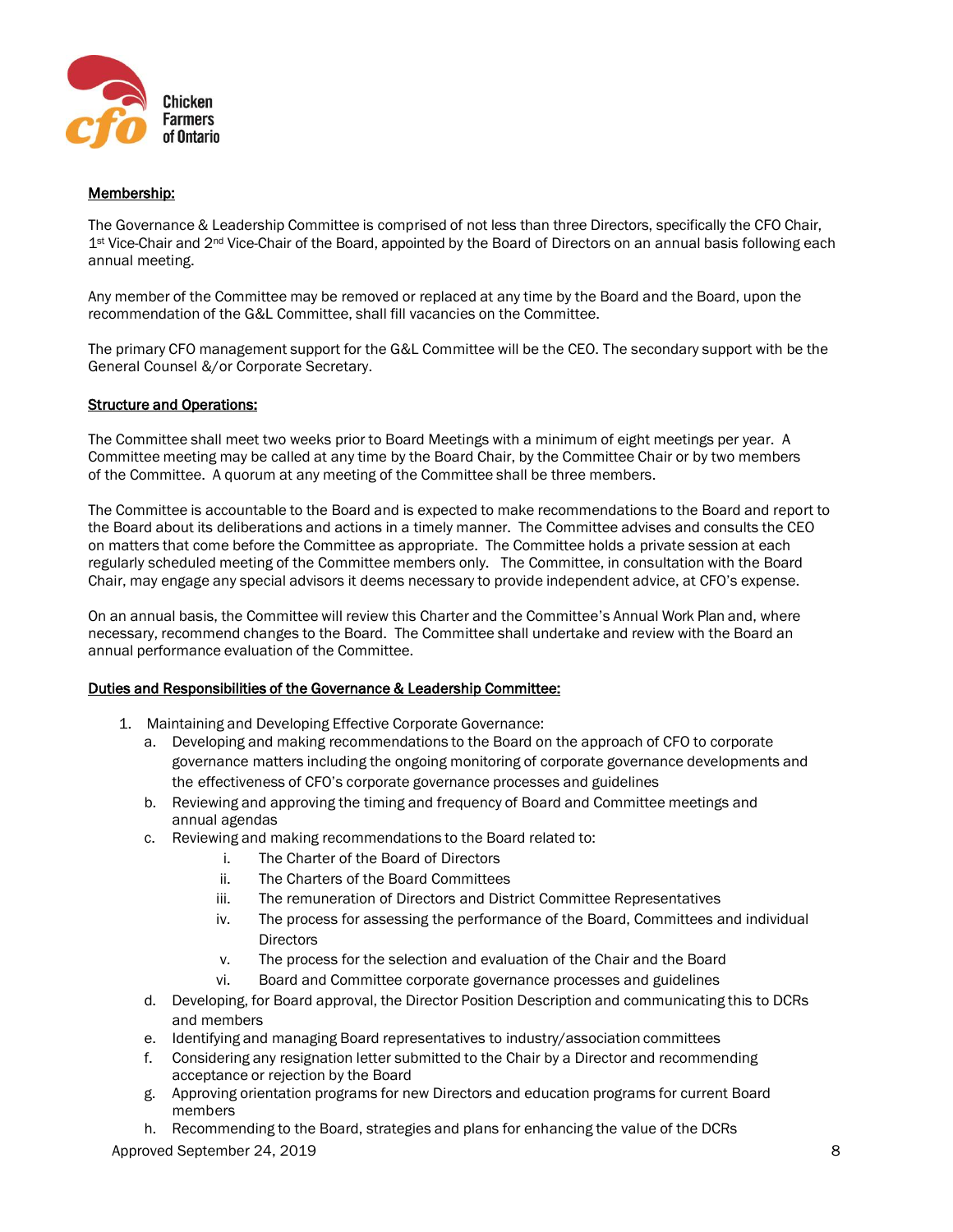

- 2. Strategic planning process the Governance & Leadership committee shall:
	- a. Review annually and recommend to the Board of Directors the organizations strategic planning process
	- b. Review regularly the CFO progress against its Strategic Plan and report, as required, such progress to the Board of Directors
- 3. Strategic Risk Management policies and procedures the Governance & Leadership committee shall: a. Contribute to and monitor the corporation's procedures to identify its principal business risks
	- b. Review, monitor and recommend to the Board of Directors the Strategic Risk Management Framework
	- c. Quarterly review and assess the reports from management and/or the external resources on the policies and processes undertaken to manage and mitigate risk
- 4. Board (Director and District Committee Representative) Nomination and Elections Oversite The Committee is responsible for all matters relating to the Board elections with the following duties:
	- a. Review each year the composition of the Board and general and specific criteria applicable to candidates to be considered for the Board. The objective of this review will be to maintain the composition of the Board in a way which provides the best mix of skills and experience to guide the long term strategy and ongoing business operations of CFO
	- b. Implement a procedure to identify, with as much advance notice as practicable, impending vacancies on the Board, so as to allow sufficient time of proposed nominees for Board identification
	- c. Develop a list of qualified candidates and arrange for each candidate to meet with the Committee and/or the Board Chair
	- d. Recommend to the Board of Directors proposed nominee(s) for the next District election meeting(s) of the Board
	- e. Ensure that prospective candidates are informed of the degree of energy and commitment CFO expects of its Directors
	- f. Encourage diversity in the composition of the Board of Directors
	- g. Reviewing Board Directors' compliance with the Compensation Policy and communicating any variances
	- h. Performing other duties as may from time to time, be assigned to or vested in the Committee by the Board
- 5. CEO and Senior Leadership Team
	- a. Reviewing and approving the position description for the CEO
	- b. Establishing annual objectives with the CEO, reviewing performance against these objectives and recommending CEO compensation based upon the results of this evaluation, for Board approval
	- c. Reviewing and making recommendations to the Board with respect to the hiring, termination and succession planning for the position of CEO
	- d. Developing a succession plan for the position of Chief Executive Officer with the intent of ensuring timely and effective continuity of leadership
	- e. Overseeing a robust talent planning and development process, including review of the succession plans for other designated senior management positions
- 6. CFO Organizational Development
	- a. Reviewing CFO's human resources policies pertaining to compensation, employee pension plans, leadership development, succession planning and the staff-associate "whistleblower" ethics resource
	- b. Considering such other matters relating to management performance, compensation and oversight as the Committee may deem appropriate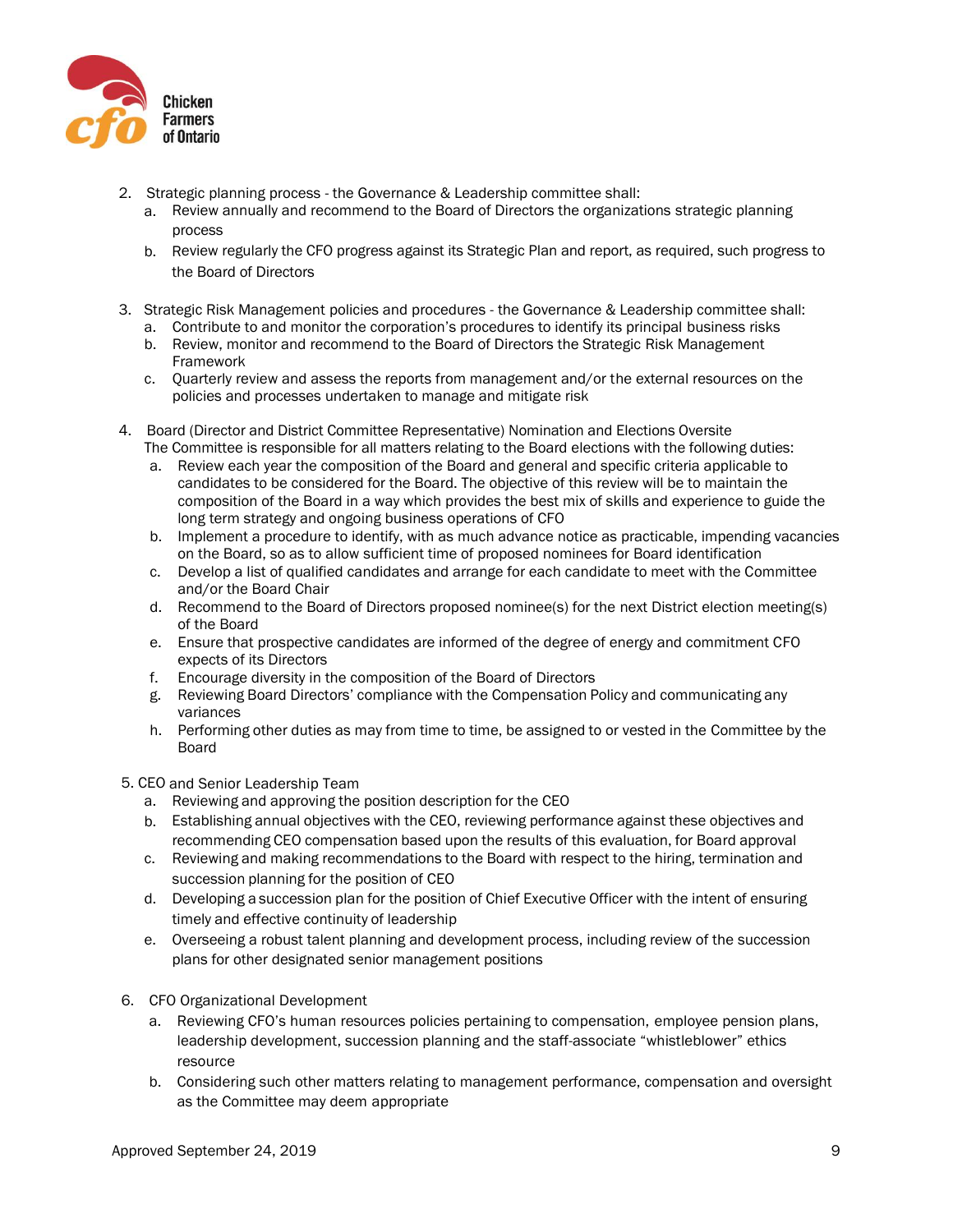

# 2.5 Production Committee Charter

#### Purpose:

The Production Committee is a standing committee of the Board of Directors whose primary functions are to assist the Board in collaboration with the industry value chain with its strategies, policy and regulation development and oversight role with respect to objectives to primarily deliver on CFO's strategy to: Drive, Facilitate and Support World-Class, Sustainable Farming Operations.

Importantly, CFO's Production Committee aligns with the work of CFC's Production Committee where we advocate for best practices while supporting a culture of quality, sustainability and effective risk management. While we synergize with CFC to proactively build, operate and continuously develop a reliable, sustainable and highly effective chicken supply, CFO may ultimately choose to advance an initiative in advance of national programming.

The primary functions are to assist the Board with its strategies and oversight role with respect to

- 1. Lead Responsible Supply Management System Performance
- a. Ontario Production Optimization: Optimize the Performance Potential of Ontario Chicken Production 2. Build growth-driven business platforms and consumer-led innovation
	- a. Facilitate the ongoing development of local, family-farmed, craft-scale chicken production to meet distinct community markets and channels
- 3. Drive, Facilitate and Support World-Class, Sustainable Farming Operations
	- a. Demonstrate industry leadership to sustainably produce safe, high quality, and locally grown chicken to meet market demands working collaboratively with farmer members and industry value chain partners
	- b. Achieve consistently high standards of poultry welfare through responsible policies and programs
	- c. Lead industry efforts in management, response and recovery plans to deal with any incident, emergency or crisis that may involve farmer members and industry value chain partners
	- d. Identify, monitor and communicate risk vulnerabilities to farmer members, industry value chain partners & government, and ensure the development of risk management strategies and programs

# Membership:

The Production Committee is comprised of not less than three Directors, appointed by the Board of Directors on an annual basis following each annual meeting. Ideally, membership will include CFO's representatives to several of the organizations listed under Duties and Responsibilities 2., the most important of which are CFC Production Committee, FBCC and FFCO.

Any member of the Committee may be removed or replaced at any time by the Board. The Board, upon the recommendation of the Governance and Leadership Committee, shall fill vacancies on the Committee.

The primary CFO management support for the Production Committee will be the Vice-President, Quality, Technical Affairs and Sustainability and the Vice-President, Operations.

#### Structure and Operations:

The Committee shall meet approximately two weeks in advance of Board meetings. A Committee meeting may be called at any time by the Board Chair, by the Committee Chair or by two members of the Committee. A quorum at any meeting of the Committee shall be three members.

The Committee is accountable to the Board and is expected to make recommendations to the Board and report to the Board about its deliberations and actions in a timely manner. The Committee advises and consults the President and CEO on matters that come before the Committee as appropriate. The Committee, in consultation with the Chair of the Board, may engage any special advisors it deems necessary to provide independent advice, at CFO's expense.

Approved September 24, 2019 10